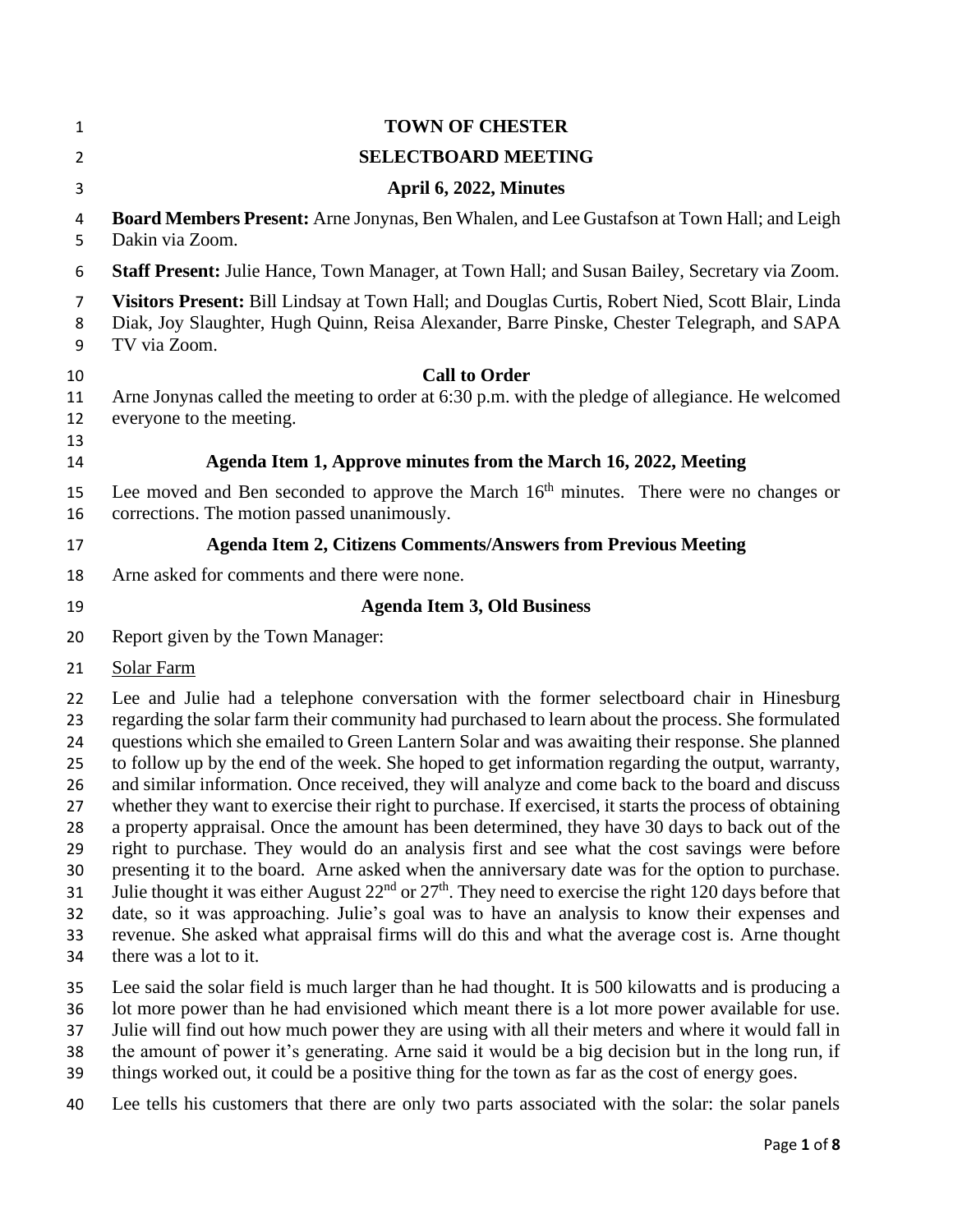which are the generation part and are warrantied for 25 years; and the invertor, which is the

Achilles heel of the system. He said this was already built and fenced in and the only thing they

had to do was mow occasionally or put a bunch of sheep in there. He thought it would be interesting

to see how the numbers played out as far as what it generates and how much of the cost is covered.

Arne wondered how much of the 500-kw field the town would use. Currently there are number of

people involved in the contract and Julie had asked for a copy of those contracts.

## ARPA

 Julie wanted a community session where there was a blank slate, and they could brainstorm. Department heads have lists of things that need to be done, but it would be a good way for the

community to have input. She was considering an open forum in person and via Zoom on Monday,

11 May 9<sup>th</sup> at 6:00 p.m. with refreshments. There would be no limitations on ideas and some would

be too expensive, but it would be a good opportunity to hear what people say given it is taxpayer

 money. It would be nice to do things that would reach the larger population of Chester. Leigh thought it was a great idea. Arne said the more input from the public, the better. As they go forward

and make decisions, Arne said they would make sure the public was aware they would be making

decisions regarding ARPA funds and keep their input coming through the whole process as they

go along.

## Little League Fields

Chester resident and a mother of young children, Rebecca Haas, started a GoFundMe for the Little

League fields and raised \$1,500. Erskine's gave the town all the grass seed at cost. Volunteers

raked the fields, started the seeding, and it was a great community effort to get it done. Julie loved

stuff like that. Arne said they only started the GoFundMe campaign a short time ago. Kids were

also involved in helping with the fields.

- Arne asked if there was anything else and there was not.
- 

# **Agenda Item 4, Sign Andover Contract**

 Arne said the Andover board had returned the contract signed. Lee asked what the schedule was for re-evaluating it. Julie said they would start in October and by mid-November, it would give

them a good idea of where they were at. Arne said that was an important part of the contract and

- it was Heather who had wanted the right to review it yearly included in the agreement. If any
- changes were needed, they would do it in conjunction with Andover. Julie said they needed to be
- very transparent. There were no major capital purchases for fire or ambulance. Lee made a motion
- for Arne Jonynas, Selectboard Chair, to sign the agreement with Andover regarding the emergency
- services, fire, and ambulance. Leigh seconded it. A vote was taken, and the motion passed
- unanimously. Arne signed the agreement.
- Community Breakfasts

The community breakfasts would be held the first Sunday of the month, and not Saturdays, June

37 through September from 7:30 a.m. to 10 a.m. beginning on June  $5<sup>th</sup>$ . Advertisements with information concerning the breakfasts would be circulating in the future. Arne said it was a nice

- way to get people involved.
- 
- 

### **Agenda Item 5, Cannabis Discussion**

Arne said there would be discussion on the cannabis vote and how it affects the town and the local

Cannabis Control Commission. Julie attended a discussion via Zoom that Regional Planning held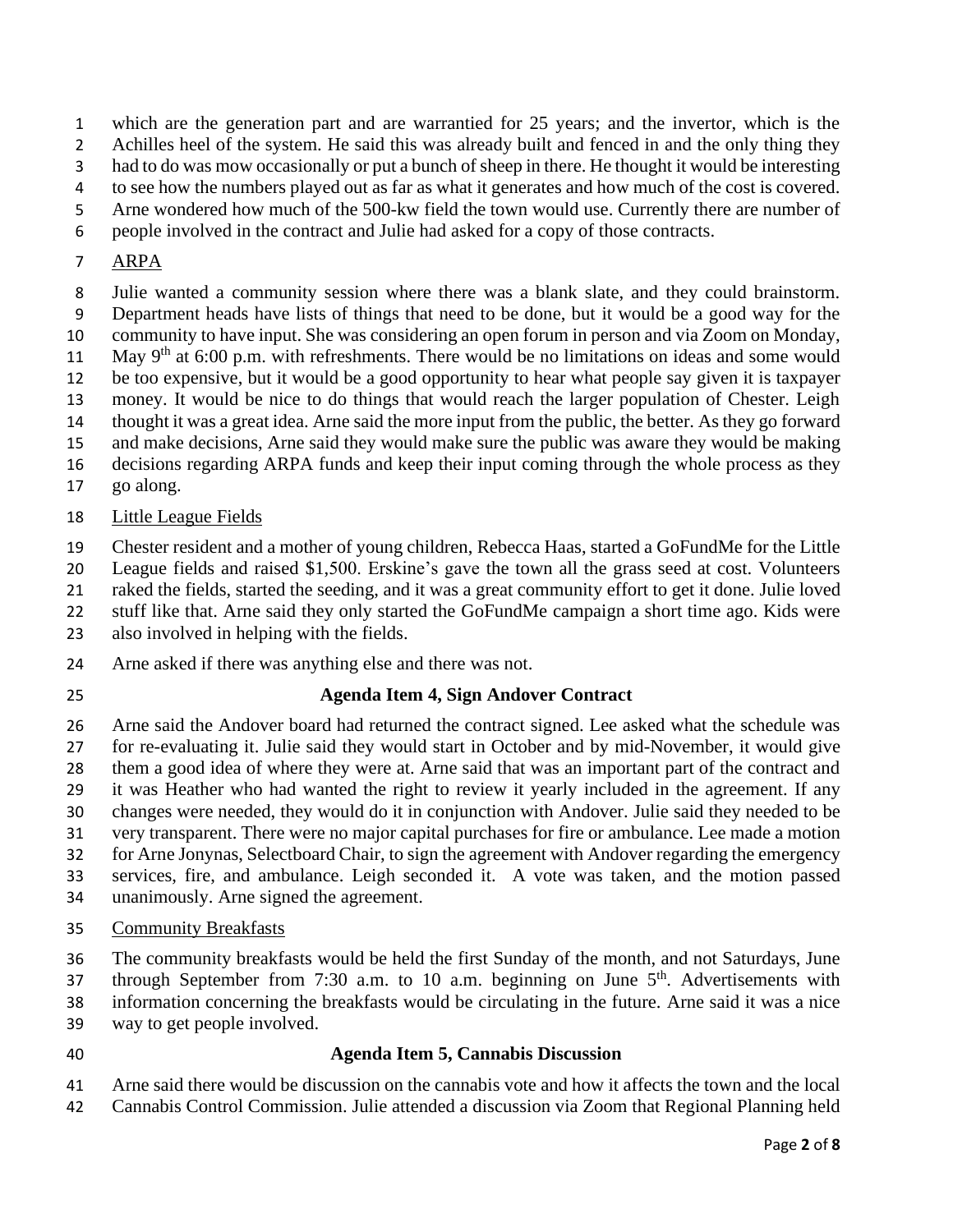for municipalities that had opted in. Unfortunately, Chester was the only town represented there.

2 There were people from several organizations throughout the state and some are better connected

to the state Cannabis Control Board. There wasn't much accomplished other than a group that will

meet monthly. Their goal is to relay information between the Cannabis Control Board and

municipalities who have opted in. Hugh Quinn, Julie, and Preston Bristow were there from

Chester. The ordinance discussion came up and whether to do it through public nuisance, as an

adult business. People are doing their own research and would come back to the group next month.

Julie would stay a part of it and gather any information she could.

 Lee said it was unfortunate Chester was the only municipality represented as it would have been interesting to hear if other municipalities have had permit requests. He wanted to know how to

deal with the aspect of a permit and when how to deal with the situation from a Cannabis Control

Commission standpoint. Julie wasn't sure they would get a whole lot of answers. The CCB isn't

understanding why municipalities are confused. They feel their document is clear. She thought

they needed to hear from municipalities with questions letting them know it wasn't clear. There

 were questions whether the guidance was the rule or a recommendation. She took it as their interpretation of the law. She wouldn't recommend venturing away from it as it was dangerous

territory. She would stay involved as they were another contact and resource.

Arne thought the local commission rules were spelled out for them and he thought the state did

that on purpose to keep it limited to what they are permitted to do. He wondered, as a local

 commission, were the rules and regulations or ordinances something they wanted to enforce or 21 adopt to regulate the cannabis in town or were they just going to let it go with the state as it is.

How far did they want to go?

 Leigh said it was her understanding the committee was coming out with more structured thoughts 24 and parameters. She thought if Julie had reached out to VLCT, it would be good to hear from them. Leigh asked if they only had one chance to form the committee. Arne said they had formed it. Julie said they formed it at the last meeting. Leigh didn't realize that. Julie needed clarity if they were going to get into public nuisance, that was a Selectboard ordinance. Julie asked if while they were having discussions about what it was going to be, were they acting as a Selectboard, or a Cannabis Control Commission? There was a line there and she needed clarity between the two roles, especially since it was the same board serving with two different hats. Shawn Cunningham emailed her and said they were having a cannabis discussion and it wasn't part of the Cannabis Control Commission. He was right but she didn't know which hats they were wearing. If they were talking

about ordinances, that was the Selectboard and not the committee.

 Lee said that was the confusing part. Their role as Selectboard versus the Liquor Control Board, he didn't see a line between them. People come to them for a liquor license, and they sign it or do whatever they do. He asked if it would be the same with cannabis where someone has a permit

that needs to be renewed every year or they want their approval. He thought he saw the necessity

of setting up a local Cannabis Control Commission, but he wasn't sure what the role was yet. They

- just set it up because they thought it was a good idea. Julie thought so too.
- Leigh said it was framed that normally it would be members of the Selectboard but could also
- include others who may have an interest and don't have to be members of the Selectboard. She's
- had people reach out to her who may be interested in serving on the commission. The State hadn't
- been clear on the parameters. She asked if there was a limit on which they can form a commission?
- Arne said they had formed it but weren't sure of their powers or authority and that's what they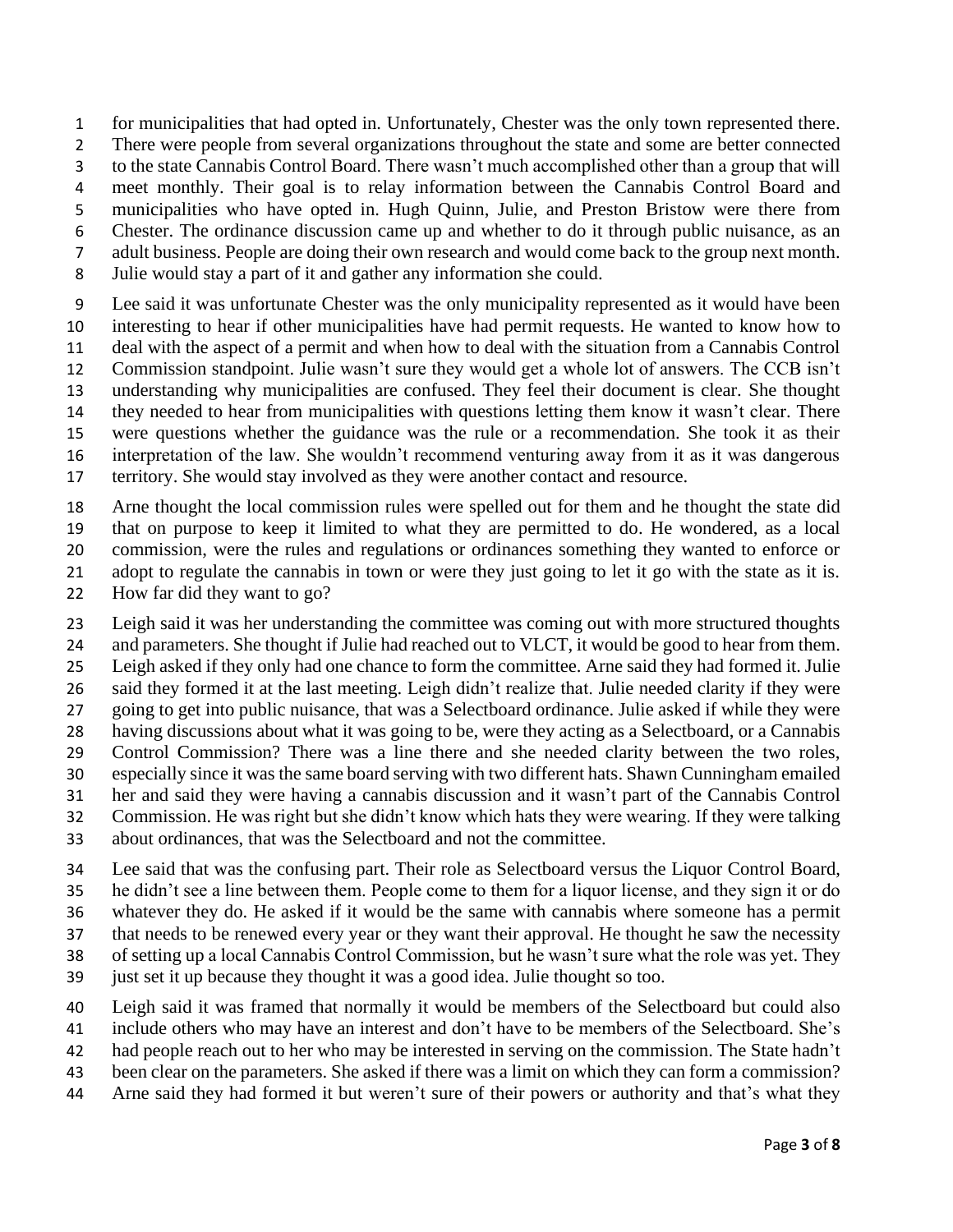- were trying to figure out. Julie asked whose hat it was, and she didn't have clarity. Leigh hoped the commission could clarify what the local board could do.
- Lee thought the line was the Cannabis Control Commission was the group that reviews permits
- and looks at applications and then presents them to the Selectboard and whether the Selectboard
- had final authority. He thought that was where it went. They have the authority to put in ordinances
- to regulate the nuisance aspect of it or the accessibility aspect of it.
- Arne said there are questions that need answers about the relationship between the Commission
- 8 and the Selectboard. Is it advisory and they advise the Selectboard and the Selectboard acts? Are
- citizens the advisory ones and they advise the Selectboard who acts? Some are related to zoning.
- Parts of it talk about adult-oriented and age-oriented businesses that are in zoning regulations. He wasn't sure how it all went together.
- Lee felt they were being pushed significantly to make decisions. They could get a permit
- application next week and then where would they be? Julie asked if the public nuisance ordinance
- was anything the board was interested in and did, did they want information on it, and was it a
- discussion they wanted to have as a Selectboard.
- It was noted that Preston has done significant research regarding public nuisance ordinances and
- Julie was happy to share it. Lee thought they needed to look at all options, whatever might enable
- them, as a town, to deal with it responsibly and in a way the voters wanted to see.
- Ben said the information doesn't mean they're creating ordinances but gives them more information to work with. Arne agreed. Julie said she would get the information for them.
- Barre Pinske thought it was interesting the people of the town voted for it, and he thought there
- should be diversity on the commission. He didn't think having the Selectboard be the commission
- was in the best interest of the town. It would be nice to have people on the Commission who were
- pushing for it. The vote was to allow it in Chester and if those people aren't represented on the Commission, he thought the board was standing in the way of that. Arne said they had put out a
- statement asking for people who were interested in joining the Commission and he thought they
- 27 had two responses. It was another option they were pursuing. They word is out there to the public
- if someone is interested, they're welcome. Arne wondered if you could have a Commission of
- Selectboard members and community members and Julie said they could. Arne thought the
- committee may be comprised of Selectboard members and community members who would have
- the discussions and then come back to the Selectboard. He said they were just trying to determine
- the path they would take.
- Ben thought the consensus of the board was the voters spoke about it on election day and their
- responsibility as a Selectboard was to make sure it was done responsibly and safely. He agreed the
- makeup of the commission should be more than just the Selectboard but to establish it and set up
- the ground rules and framework of what the group is responsible for is what they are trying to
- achieve.
- Barre thought it was great and he didn't want to pick on Lee, but Lee's dialog seemed to be how
- can we do something to be able to not have this happen, but that wasn't what the people voted for.
- That didn't mean Lee didn't have the right to push that agenda if it was his agenda, but there should
- be equally powerful voices on the board to balance it out, especially since that's what the vote was.
- He said he didn't have a horse in the race but wanted to see it be fair and balanced. He thanked the
- board for letting him speak.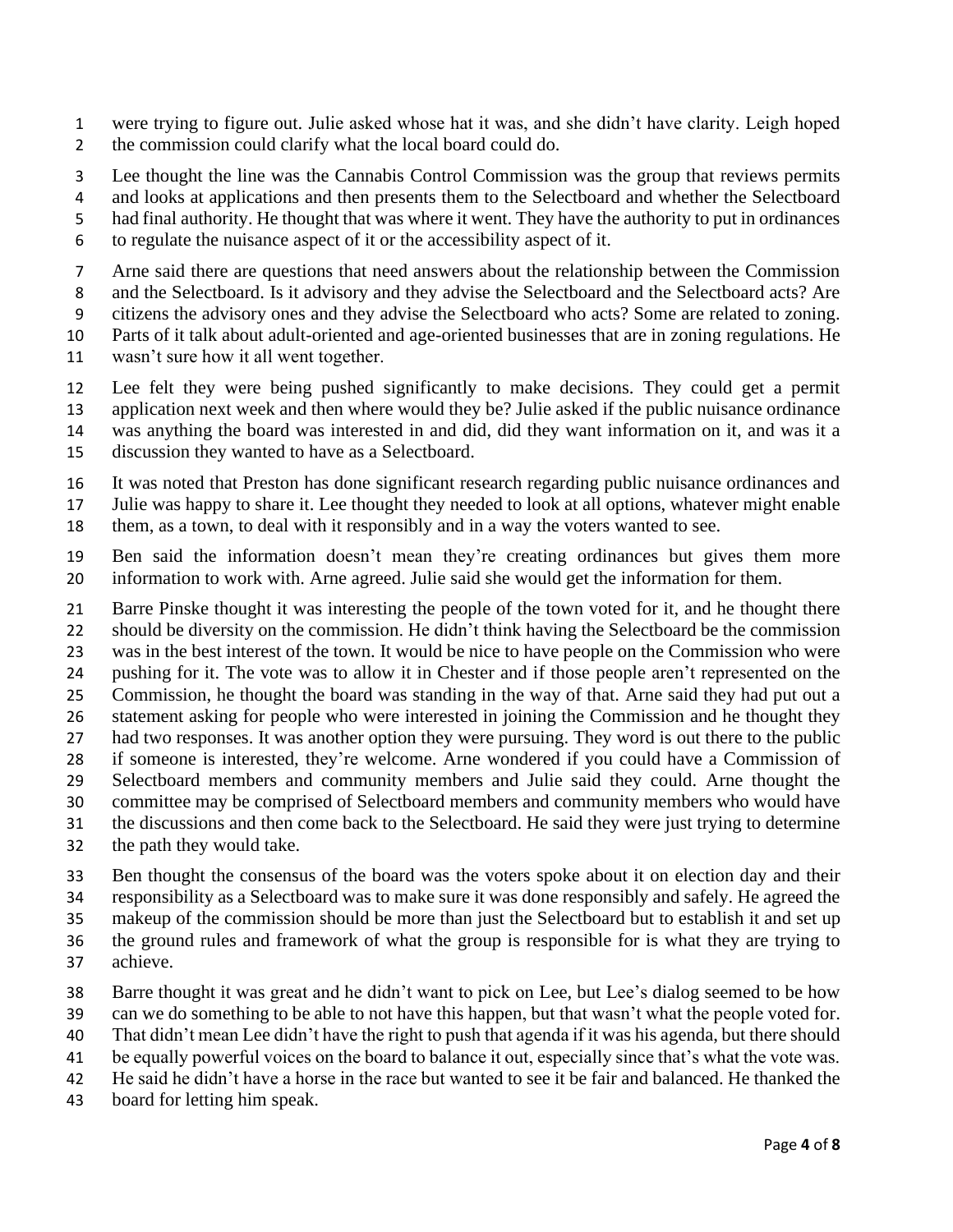Leigh said the local commission was still developing the parameters to be followed. If it was not decided tonight, it was not the end of it. They are still receiving information. Arne thanked Leigh.

 Robert Nied said to Lee Gustafson's point about there being urgency, there could, in fact, be an application for a license soon. He thought one of the things the town could do was increase the distance for the drug-free zone from 500 to 1,000 feet. He said that still needed to be clarified and he wasn't sure the authority rested with the local cannabis board or with the Selectboard. He thought that was an important piece of business to get done before the applications started to come in. He couldn't imagine any reason not to increase it to 1,000 feet from a school. He wanted to see that get clarified and for the local board to act on it as quickly as possible. He also agreed with Barre's initial statement that there should be diversity on the local cannabis commission. He didn't think the commission needed to be made up of only the Selectboard members and people who supported the vote. He thought everyone in town had a right to a voice. Arne and Leigh thanked him. Arne agreed with a lot of Robert Nied's statement and said it was a learning process for all. He thought 1,000 feet was worth investigating. Others agreed. Lee asked Robert where he heard that. He said when he started searching documents about the state cannabis control board and their discussion, it was somewhere in the minutes. It was a blur at this point and was something that should be clarified. He's heard it repeated by several people that there is the ability to extend it to

1,000 feet. He wasn't sure it was still in the law but if it was, it would be nice to act upon it.

 Hugh Quinn wanted to add from everything he had heard so far in terms of what may be going on with the Cannabis Control Commission and the Selectboard, is related to the fact the state says it's so many feet from a school, but it may be possible for a local commission or Selectboard to create some kind of an ordinance. And by the way, we don't want retail cannabis next door to a drug rehab center because those folks are trying to figure out how to deal with their addiction. He thought it would make sense to a lot of people, what the town has in place for a nuisance ordinance. The nuisance ordinance doesn't get after what might come from a grower or cultivator in terms of odor. He said a lot of nuisance ordinances or performance standards in bylaws could be a little weak. Odor can constitute a nuisance so there could be some work that could be done there. If you have a farm or a grower who is right next door to a property and everyone knows what cannabis smells like, they may want to have some controls in place so the grower must figure out how to implement mitigation techniques for the odor that will come from cultivating and growing. Arne thanked Hugh. They have a lot of questions and concerns and not many answers, but this was the start of the process and he hoped to get to some of the answers eventually.

 Reisa Alexander asked how to express an interest in serving on the Cannabis Control Board. Julie said she just needed to let her know she was interested, and Reisa said she was. Julie said the board was trying to determine the responsibilities of the commission. She would keep Reisa in the loop and add her name to the other two who were interested. Arne thought they should alter the structure of the commission to include people from the public and possibly just 2 Selectboard members so they wouldn't have to warn a meeting and they could have some representation from the Selectboard and the town. Because the commission had already been established as the Selectboard, Arne wondered how they could change it. Julie thought they could just make a motion to amend the structure of the board. She thought they needed to decide how many members they wanted on the board. Arne suggested waiting to see how many people responded and then they would decide. Lee mentioned that someone had stated at the last meeting they wanted to see the schools represented. Ben thought it should be a diverse group. He was trying to look up information on the Massachusetts Cannabis Control Commission and asked if there were neighbors to the south they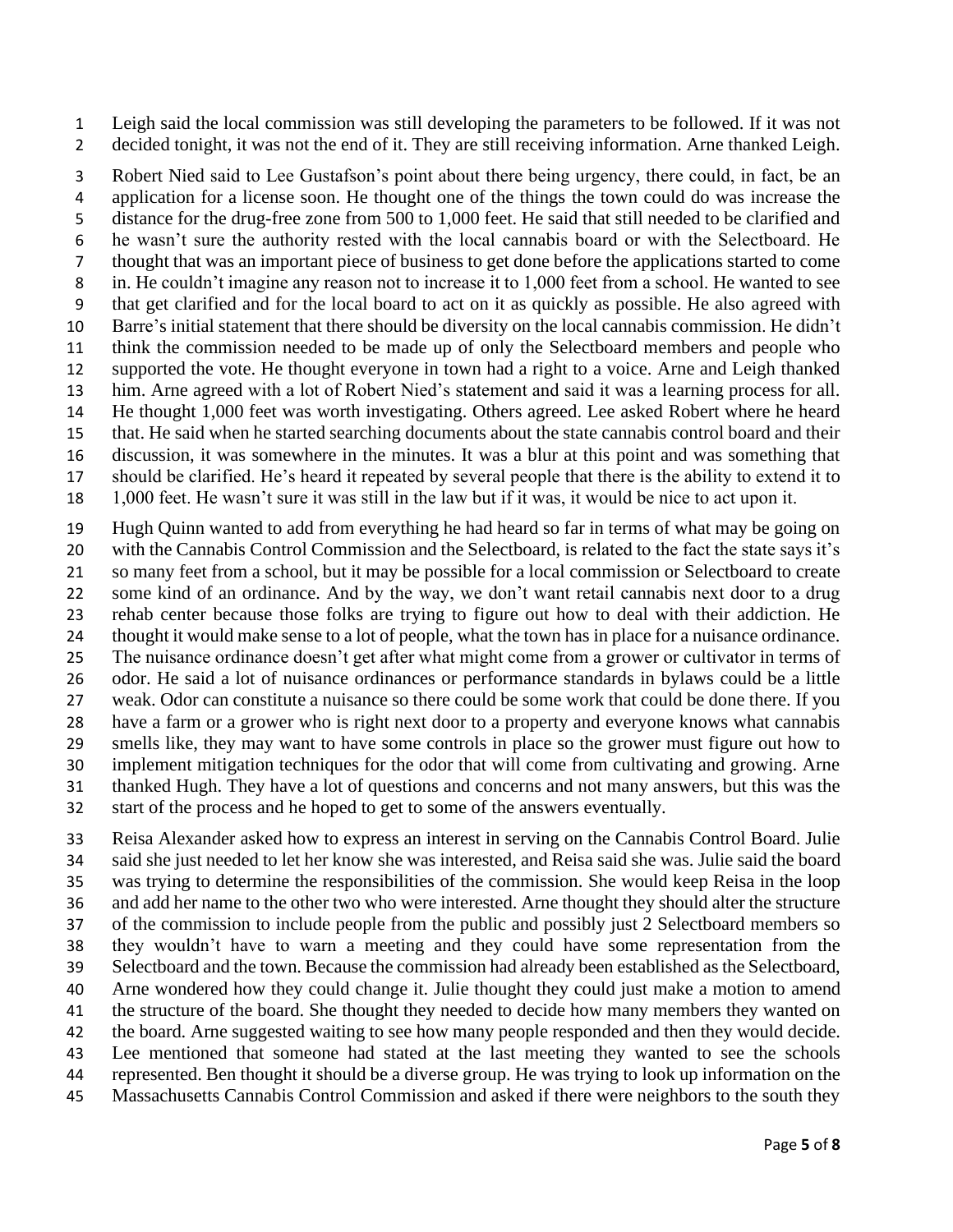could reach out to. Lee said the regulations Vermont adopted came from Massachusetts. Ben thought it may be worth looking at some of those towns and if they had established local commissions and what had worked. Arne had spoken with a gentleman outside of Northampton who was on the government there and he was more than willing to share information. It would give them another view of what is happening.

 Linda Diak was concerned it was being overdone. Tonight, they approved or discussed liquor permits for not only the sale of it or the inhouse consumption but also outdoor consumption of alcohol. They weren't amending distances or having a wide variety of people on the board governing the sale of alcohol which is far more prevalent and far more abused in our town. She felt like because there was opposition from some members of the board and community, it was

- being overdone. That was her observation.
- Steve Mancuso hoped they delegated authority to get it off the Selectboard's shoulders and get those individuals who are concerned involved so they didn't have to personally deal with it. Arne thanked Steve for his comment. Leigh thought part of the local commission was the Selectboard or should be most of the members on the commission, if not the entire board as a unit. That's what she had understood from previous meetings they had. The state has been slow getting out a comprehensive complete overview of what a town commission would be. Arne agreed with her. The makeup of the commission would be a decision of the board as to how many people there would be on the board, how many Selectboard members and how many people from the community. It would be something they would discuss and weigh in on at their next meeting.
- Bill Lindsay had asked at a previous meeting what the legal liability would be for people serving 22 on the board. He addressed Lee's question that he had brought up and thought they needed to hear from the Department of Education of the local school. They are already spending money on TV to advertise the effect of cannabis on the young brain. He thought it was most important they hear from their school districts and had heard nothing from them at all. They have never heard what their education department thinks of cannabis, and it affects children the most. The state already is spending your money advertising what it does to the brain. He thought the liability issue was a big issue. As a committee member, he would want to know what his liability was if he set policy. The members thanked him for speaking. Arne said one part that was included in the paperwork from the state, a large chunk of the revenue, close to 10 million that went to prevention and education. Out of the funds for the permits, the state realizes that education and prevention need to be a huge part of it when it comes to children and kids. Bill thought they were spending a lot before they had the revenue.

 In relation to the seminar that only Chester attended, Scott Blair asked if there was a way to find out why the surrounding towns, such as Springfield, Londonderry, Rockingham, and such were not concerned about the same things that Chester's Selectboard was. He thought maybe they had some answers that Chester was looking for or maybe they were not as concerned as Chester. He asked where the information about expanding the school zone limitations from 500 to 1,000 feet came from. Arne said it was something they would investigate. Arne said Mr. Nied saw it in some literature handed out by the state and Arne remembered seeing something about it but couldn't remember where. He said they would investigate what the authority was and if they were even allowed to do something like that. Scott said it was obvious he was looking to open a shop and finding a location in Chester in zoning, and he had spoken with Julie Hance, Preston Bristow, and Cathy Hasbrouck, to try to find a place outside of 500 feet isn't easy and if raised to 1,000 would be much harder. He said the idea of being able to open retail in most Chester districts wasn't true.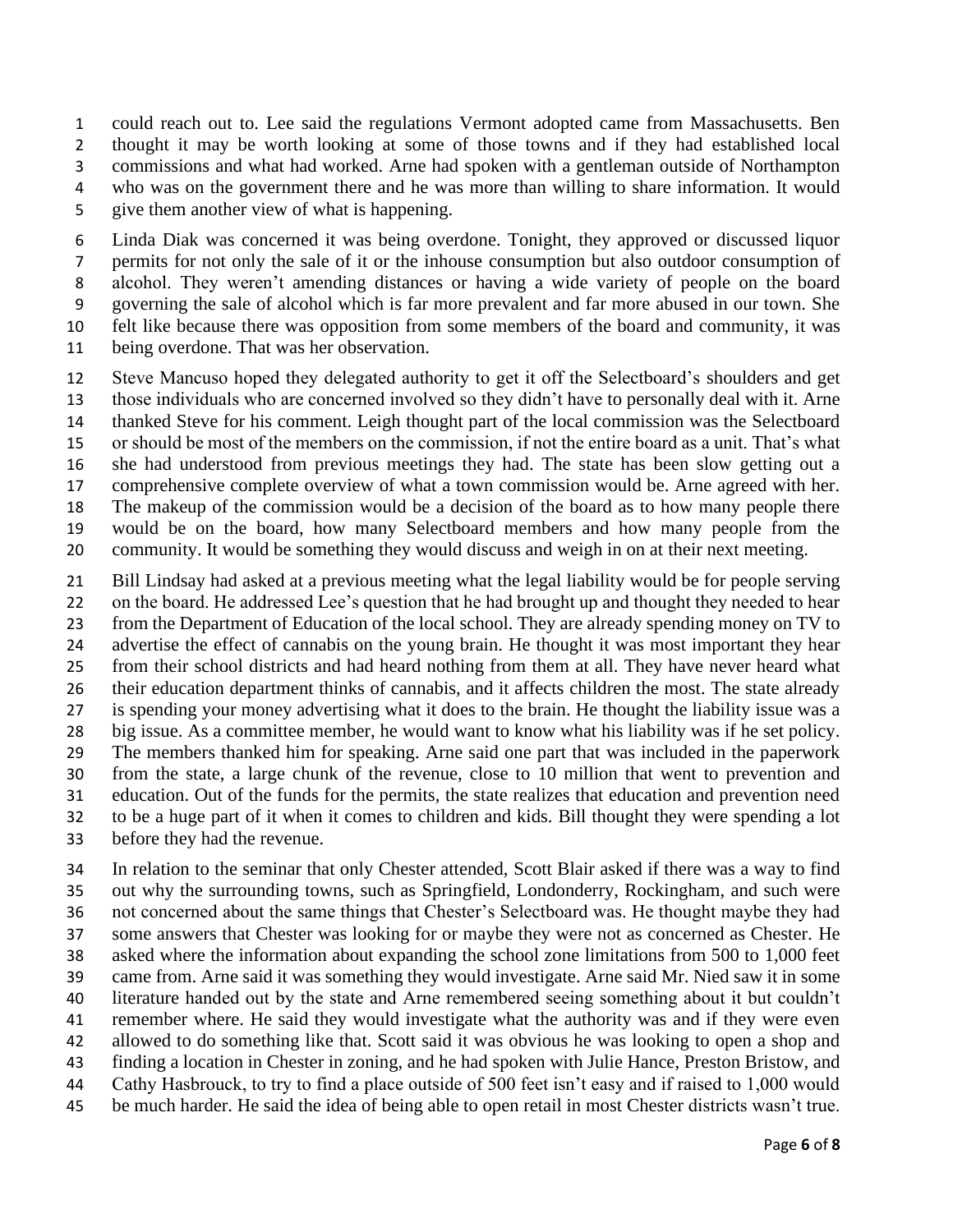He asked them to realize they were making it more difficult to open a shop in town.

Sue Bailey said they should research the 1,000-foot distance and said she would write something

about it but that a lot of places were doing just the opposite. She said it was not proven the 500

feet protects children, even though that's what it implies. She said a lot of criminal justice

organizations had done studies that show the drug free zones target poverty and racial disparity

and given what happened last year with the police in Chester, that was probably a road they didn't

want to go down. Arne thanked Sue for her comment.

8 Arne asked if there were any more comments and there were none. He said they would be revisiting

the topic and hoped to have more answers by their next meeting and would discuss the makeup of

the commission and figure it out from there.

 He thanked everyone for their comments and concerns and their interest in the topic and was sure it would be with them for a while.

#### **Agenda Item 6, Police Union; Appoint SB Member (or 2) to work with Town Manager on Negotiation**

 Arne announced the next item on the agenda was the newly formed police union. Because there was a union, they would need to negotiate with the union regarding the contract. Julie said the first meeting was set for the end of April and she would like not to be the only one negotiating. She hoped to have 1 or 2 Selectboard members willing to work with her. The Chief would be involved as well. Lee wanted to nominate Arne and Ben to fill the positions, if willing. Leigh had spoken with Heather, and she would be willing to serve if they needed another person. Two people would be easier because three changes the dynamics. Julie said Heather was willing to negotiate but was fine if someone else was interested. Lee thought Arne would be good because he has police experience and Ben brought a background that would also be helpful with those kinds of discussions. Arne said Heather told him if nobody else does it, she would be willing to step up. Julie said they were not appointing someone but volunteering, so a motion/vote wasn't necessary. It would be 2 members helping in negotiating process. She would like someone other than her own brain and perspective. Multiple perspectives would be helpful. She has never dealt with unions, so this is all new territory for her. Arne stated he used to be a union steward. Arne and Ben would be assisting Julie with negotiations.

The first meeting is at the end of April and would be held via Zoom. The union is currently drafting

a proposed agreement to start conversations. Julie will share with Arne and Ben when she has it.

Chester's legal counsel will also assist with negotiations.

### **Agenda Item 7, Liquor Licenses/Entertainment Permits**

 Liquor licenses are usually a formality. They do ask the questions, speak to the police chief, and investigate it a little. If there are issues, they turn around and address them and don't sign the paperwork. It is usually the case that it's a quick overview and a rubber stamp type thing, there is a little more involved. It just hasn't come up often because it's a relatively quiet town. Lee said they ask the police chief if there are issues with neighbors complaining about noise. To someone's comment earlier, they aren't just rubber stamping and are doing due diligence to make sure people

are safe and protected.

First Class License: American Legion Post 67, Heritage Deli & Bakery, The Pizza Stone, and The

Fullerton Inn.